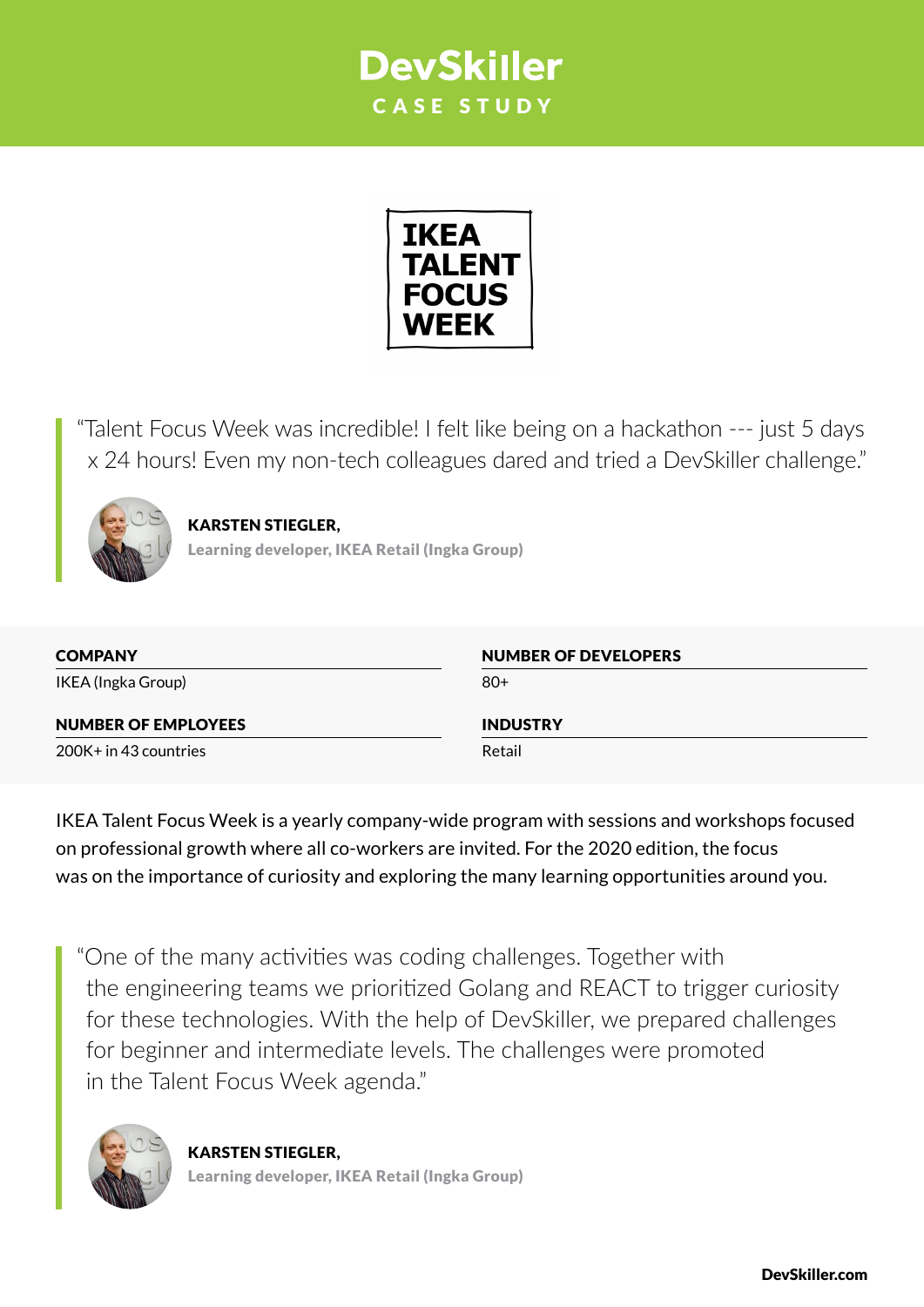One of their Developers with a tech background, Karsten Stiegler, tried the challenge and set the first score. His score was used in a promotion activity "Can you beat Karsten?" - to trigger the competition.



## THE CHALLENGE

The 2020 Talent Focus Week was especially challenging for IKEA because the event had to be carried out fully remotely due to the pandemic.